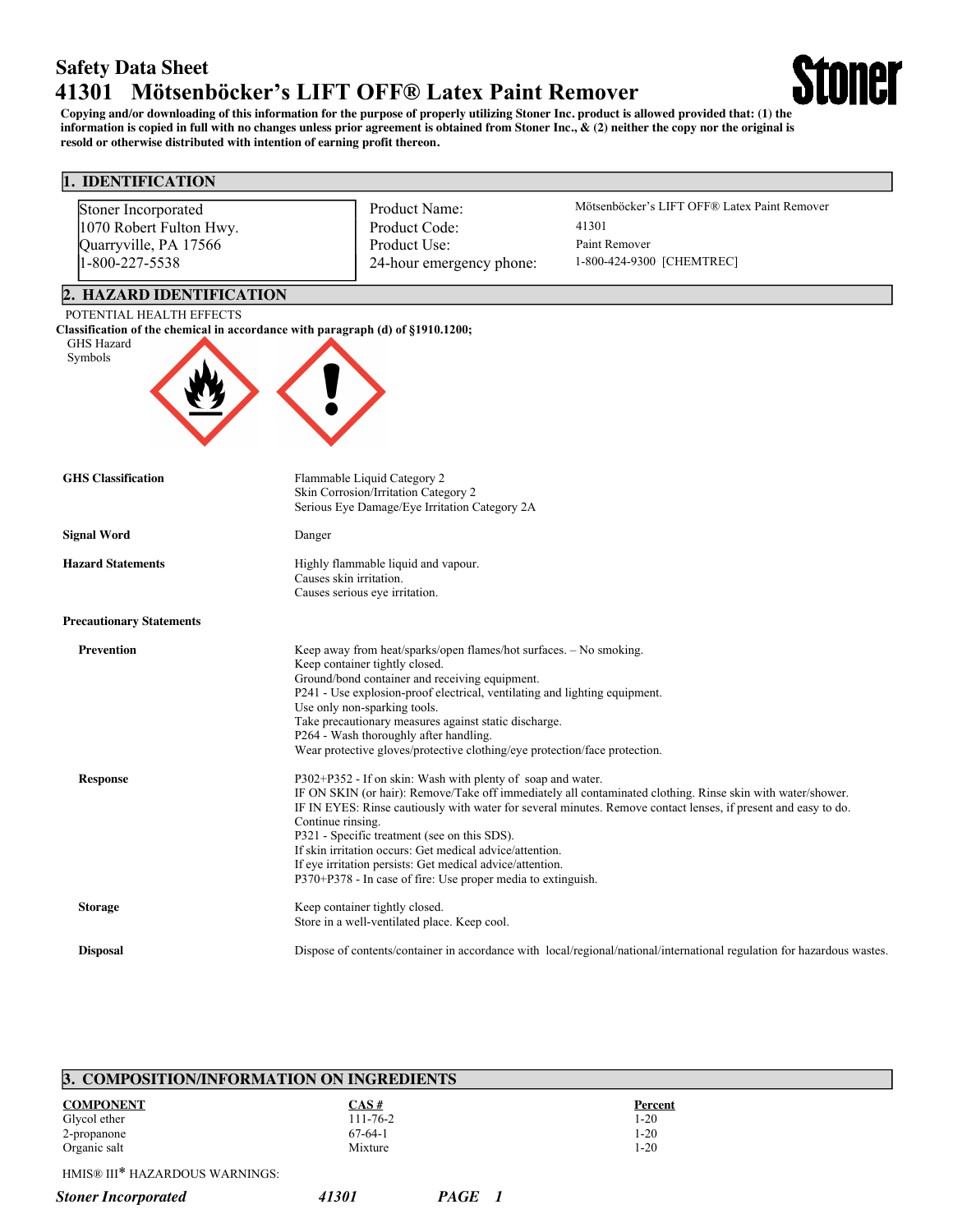See Section 8

Protective Equipment:

\* See www.paint.org/hmis or call the NPCA at 1 (202) 462-6272 for more information on this current rating system.

| <b>4. FIRST AID MEASURES</b> |                                                                                                                                                                                                                                                                                                                                                                                                             |
|------------------------------|-------------------------------------------------------------------------------------------------------------------------------------------------------------------------------------------------------------------------------------------------------------------------------------------------------------------------------------------------------------------------------------------------------------|
| Eyes:                        | Immediately flush eyes gently with plenty of water for at least 15 minutes while holding eyelids apart. If symptoms persist or there<br>is visual difficulty, seek medical attention. Immediately move individual away from exposure and into fresh air. Seek immediate<br>medical attention.                                                                                                               |
| Skin Contact:                | In case of contact, immediately wash contaminated area with plenty of water for at least 15 minutes. Seek medical attention if<br>symptoms persist. Wash clothing before reuse. Wash the contaminated skin with soap and water.                                                                                                                                                                             |
| Ingestion:<br>Inhalation:    | Do not induce vomiting. Contact a physician, medical facility, or poison control center immediately.<br>Remove to fresh air. If not breathing, give artificial respiration. If breathing is difficult, give oxygen. Keep the victim warm and<br>quiet. Seek immediate medical attention. Continue your efforts until help arrives or the victim starts to breathe on his own. Do not<br>leave victim alone. |

#### NOTES TO PHYSICIAN:

No additional first aid information available. Preexisting disorders of the following organs (or organ systems) may be aggravated by exposure to this material: lung (for example, asthma-like conditions); liver; kidney; skin; blood forming system;

#### **5. FIRE FIGHTING MEASURES**

| Fire and/or Explosion Hazards: | This product contains a component(s) that is considered a flammable liquid, which has vapors that are heavier   |
|--------------------------------|-----------------------------------------------------------------------------------------------------------------|
|                                | than air and may travel along the ground or be moved by ventilation and ignited by heat, pilot lights, or other |
|                                | flames and ignition sources at locations distant from the material's handling point.                            |
| Fire Fighting Instructions:    | Use water spray, foam, dry chemical, or CO2. Water is generally not effective and may spread fire; however,     |
|                                | water spray may be used from a safe distance to cool closed containers and protect surrounding area.            |

# **6. ACCIDENTAL RELEASE MEASURES**

STEPS TO BE TAKEN IF MATERIAL IS RELEASED OR SPILLED: Remove all sources of ignition. Wear appropriate personal protective equipment (PPE). Stop or reduce discharge if it can be done safely. Ventilate

contaminated area. Avoid run-off into storm sewers and ditches which may lead to natural waterways. If runoff occurs, notify authorities as required. Absorb spill with inert material (e.g., dry sand or earth), then place in a chemical waste container.

## **7. HANDLING AND STORAGE**

Handling: If ventilation is not sufficient, wear proper respiratory equipment. Do not use near ignition sources. Avoid prolonged or repeated contact with skin. Avoid prolonged or repeated breathing of vapor. Do not store containers in excessive heat or direct sunlight. Protect container against physical damage. Use with adequate ventilation. Storage: Keep container tightly closed when not in use. Store in a cool, dry, well ventilated area away from all sources of ignition. Keep away from heat, sparks and flame.

#### **8. EXPOSURE CONTROLS / PERSONAL PROTECTION**

| Engineering Controls:          | Ventilation should be adequate to prevent exposures above the limits indicated below in this section of the SDS (from<br>known, suspected or apparent adverse effects). Local exhaust should be used in areas where exposure limits may be<br>exceeded.                                                                                                                |                    |                 |                 |  |  |
|--------------------------------|------------------------------------------------------------------------------------------------------------------------------------------------------------------------------------------------------------------------------------------------------------------------------------------------------------------------------------------------------------------------|--------------------|-----------------|-----------------|--|--|
| Eve Protection:                | Wear chemically resistant safety glasses with side shields when handling this product. Wear additional eye protection such as<br>chemical splash goggles and/or face shield when the possibility exists for eye contact with splashing or spraying liquid or<br>airborne material. Have an eye wash station available.                                                 |                    |                 |                 |  |  |
| Skin Protection:               | The use of chemically resistant gloves is recommended if there is any possibility of prolonged or repeated liquid contact with<br>skin.                                                                                                                                                                                                                                |                    |                 |                 |  |  |
| <b>Respiratory Protection:</b> | Use NIOSH approved respirator where there is likelihood of inhalation of the product mist, spray or aerosol. A supplied air<br>respirator should be used if ventilation is not sufficient to maintain exposure limits. If respiratory irritation develops below<br>the recommended exposure limits, use an NIOSH approved nuisance dust/mist/organic vapor respirator. |                    |                 |                 |  |  |
| <b>COMPONENT</b>               | $CAS \#$                                                                                                                                                                                                                                                                                                                                                               | <b>ACGIH TLV</b>   | <b>OSHA PEL</b> | <b>OTHER</b>    |  |  |
| Glycol ether                   | $111 - 76 - 2$                                                                                                                                                                                                                                                                                                                                                         | 20 ppm [skin]      | Not established | Not established |  |  |
| 2-propanone                    | $67-64-1$                                                                                                                                                                                                                                                                                                                                                              | 500 ppm TWA        | Not established | Not established |  |  |
| Organic salt                   | Mixture                                                                                                                                                                                                                                                                                                                                                                | $2 \text{ mg/m}^3$ | Not established | Not established |  |  |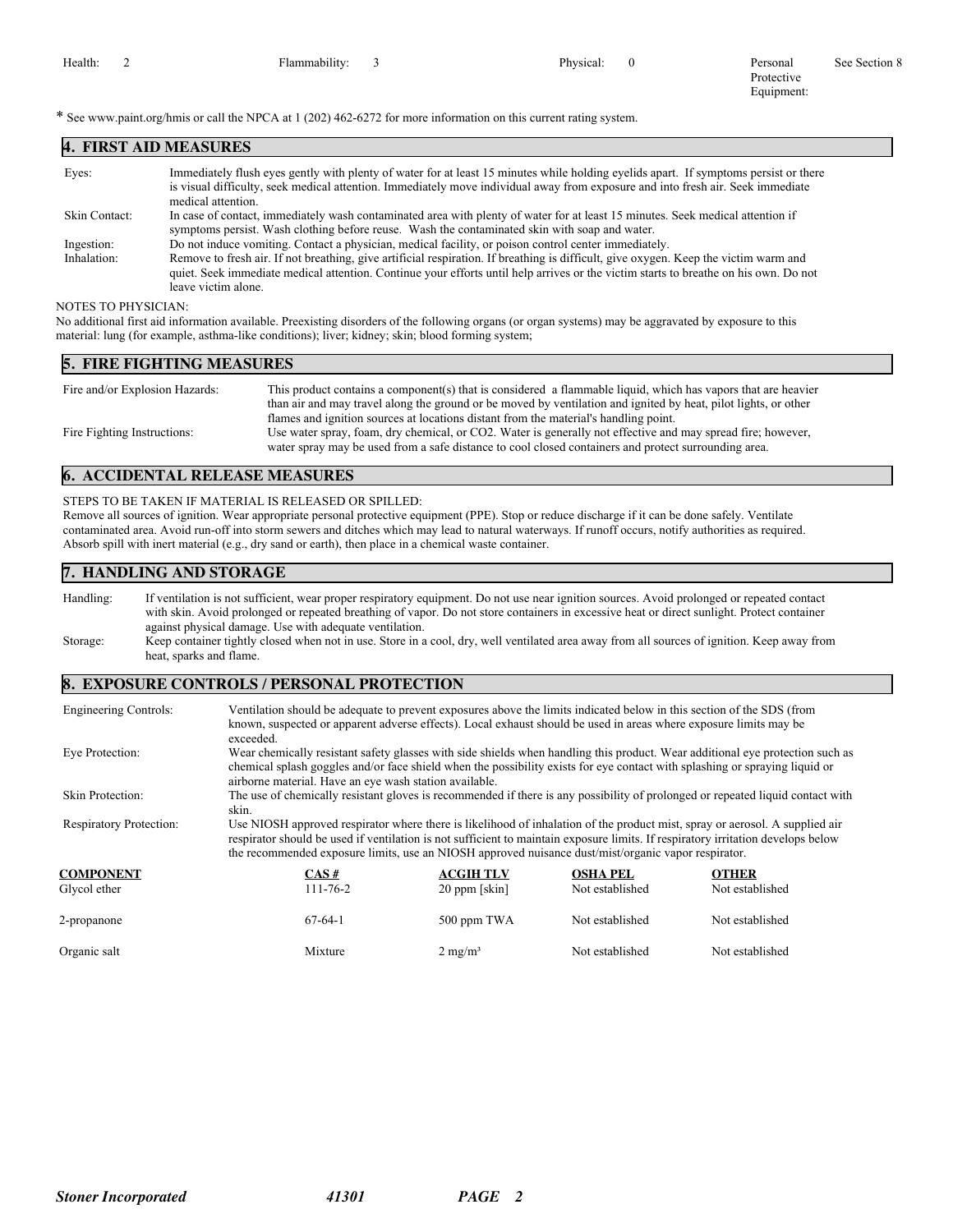# **9. PHYSICAL AND CHEMICAL PROPERTIES**

Melting/Freezing Point (°F):

Flammability (solid, gas): Percent VOCs (%): 1-20

#### **10. STABILITY AND REACTION**

Physical State: Bulk trigger bottle Lower Flammability Limit (%): 2.1 Appearance: Clear Colorless Upper Flammability Limit (%): 13<br>Odor: Fruity Fruity (%): 13 Odor: Fruity Fruity Fruity Vapor Pressure (PSIG @ 70°F): Not determined<br>Odor Threshold: None None Vapor Density [air = 1]: > 1 None Vapor Density  $[air = 1]$ : pH: 8.5 - 9.5 8.5 - 9.5 Relative Density (H2O=1): 1<br>
Melting/Freezing Point (°F): No data available Solubility in Water: Complete; 100% Boiling Point (°F): No data available Partial Coefficient: noctanol/water: Flash Point (°F PMCC): 58.0 58.0 Autoignition Temperature (°F): Not applicable Evaporation Rate: Not determined Decomposition Temperature (°F): No data available<br>
Flammability (solid, gas): No data available Viscosity, dynamic (cSt): No data available

No data available

Chemical Stability: Stable.<br>
Conditions to Avoid: Avoid

Avoid contact with: Ignition sources such as open flames, sparks, static discharges or glowing metal surfaces. Strong alkalies. Strong oxidizing agents. Acids. Aluminum. Copper. Reactive materials such as aluminum and magnesium. Decomposition Products: Burning can produce the following combustion products: Carbon dioxide and carbon monoxide. Various hydrocarbons. Ammonia. Oxides of nitrogen.

#### **11. TOXICOLOGICAL INFORMATION**

| Reproductive & Developmental No data available.<br>Toxicity: |                |                                                                                                         |  |
|--------------------------------------------------------------|----------------|---------------------------------------------------------------------------------------------------------|--|
| Ingredient                                                   | $CAS \#$       | <b>Toxicological Data</b>                                                                               |  |
| Glycol ether                                                 | $111 - 76 - 2$ | Dermal LD50 Mouse $>$ 3500 mg/kg<br>Oral LD50 Rat $= 2000$ mg/kg<br>Inhalation LC50 (6h) $Rat > 3$ mg/L |  |
| 2-propanone                                                  | $67-64-1$      | Dermal LD50 Rat $>$ 7426 mg/kg<br>Oral LD50 Rat = $5800$ mg/kg<br>Inhalation LC50 (4h) Rat $>$ 76 mg/L  |  |

### **12. ECOLOGICAL INFORMATION**

| Ecological Toxicity:<br>Mobility:<br>Degradability: | No data available<br>No data available<br>No data available. |                            |                                                                                                                                                                |
|-----------------------------------------------------|--------------------------------------------------------------|----------------------------|----------------------------------------------------------------------------------------------------------------------------------------------------------------|
| Ingredient<br>Glycol ether                          |                                                              | $CAS \#$<br>$111 - 76 - 2$ | <b>Toxicological Data</b><br>Aquatic LC50 (96h) MINNOW = $72860$ mg/L<br>Aquatic LC50 (48h) Daphnia $> 100$ mg/L<br>Aquatic LC50 (96h) Algae 6500 - 13000 mg/L |
| 2-propanone                                         |                                                              | $67-64-1$                  | Aquatic LC50 (48h) Rainbow Trout = $6100$ mg/L<br>48HR EC50 Daphnia = $7630$ mg/L                                                                              |

#### **13. DISPOSAL CONSIDERATIONS**

Disposal : Dispose according to Federal, State and local regulations.

| 14. TRANSPORTATION INFORMATION |                  |                                                                                   |                     |                      |  |  |
|--------------------------------|------------------|-----------------------------------------------------------------------------------|---------------------|----------------------|--|--|
| Agency                         | <b>UN Number</b> | <b>Proper Shipping name</b>                                                       | <b>Hazard Class</b> | <b>Packing Group</b> |  |  |
| <b>DOT</b>                     | <b>UN1993</b>    | Flammable Liquids, n.o.s (Contains Acetone)†                                      |                     |                      |  |  |
| <b>IATA</b>                    | UN1993           | Flammable Liquids, n.o.s (Contains Acetone)†                                      |                     |                      |  |  |
| <b>IMDG</b>                    | <b>UN1993</b>    | Flammable Liquids, n.o.s (Contains Acetone)†                                      |                     |                      |  |  |
|                                |                  | <sup>†</sup> "Limited Quantities" may be applicable for this transportation mode. |                     |                      |  |  |

### **15. REGULATORY INFORMATION**

| <b>COMPONENT</b><br>No components listed in this section.                                                                                                                             |                                                                                                                                                                         | $CAS \#$ | % BY WEIGHT |  | Warning: This product contains the following chemicals that are subject to reporting requirements for the following regulatory bodies listed below:<br><b>Regulatory Body</b><br>SARA Section 313 |  |  |
|---------------------------------------------------------------------------------------------------------------------------------------------------------------------------------------|-------------------------------------------------------------------------------------------------------------------------------------------------------------------------|----------|-------------|--|---------------------------------------------------------------------------------------------------------------------------------------------------------------------------------------------------|--|--|
|                                                                                                                                                                                       | Warning: This product may contain chemicals known to the State of California to cause cancer. See list below.<br>No components listed in this section.<br>Prop65 Cancer |          |             |  |                                                                                                                                                                                                   |  |  |
| Warning: This product may contain chemicals known to the State of California to cause birth defects. See list below.<br>No components listed in this section.<br>Prop65 Birth Defects |                                                                                                                                                                         |          |             |  |                                                                                                                                                                                                   |  |  |
| All components of this product are listed on the TSCA inventory.                                                                                                                      |                                                                                                                                                                         |          |             |  |                                                                                                                                                                                                   |  |  |
| <b>16. OTHER INFORMATION</b>                                                                                                                                                          |                                                                                                                                                                         |          |             |  |                                                                                                                                                                                                   |  |  |
| Other Information:                                                                                                                                                                    | SDS Prepared by L. Dean Swartz, SDS Coordinator                                                                                                                         |          |             |  |                                                                                                                                                                                                   |  |  |
| Version Date:                                                                                                                                                                         | 03/07/16                                                                                                                                                                |          |             |  |                                                                                                                                                                                                   |  |  |

*Stoner Incorporated 41301 PAGE 3*